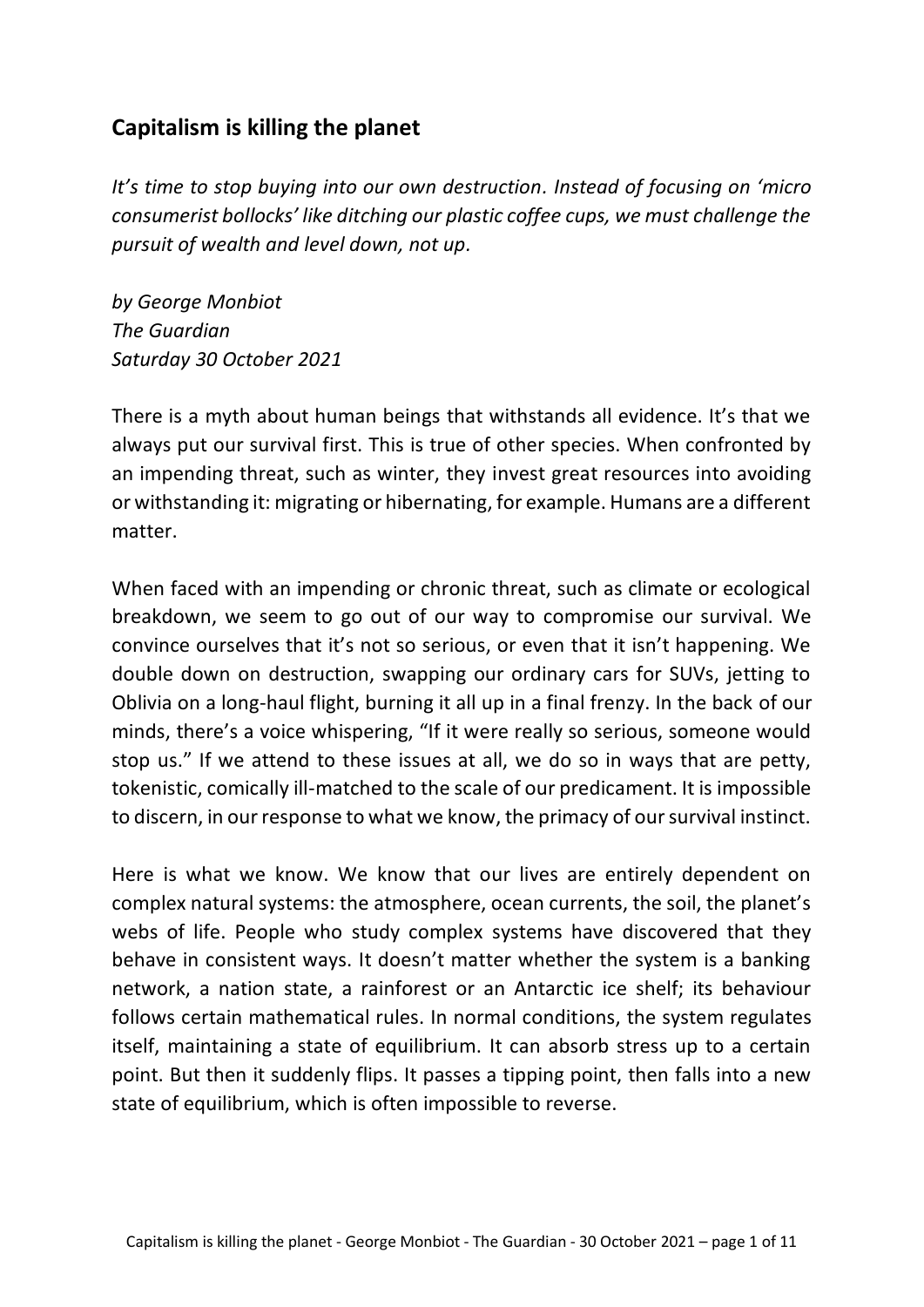Human civilisation relies on current equilibrium states. But, all over the world, crucial systems appear to be approaching their tipping points. If one system crashes, it is likely to drag others down, triggering a cascade of chaos known as systemic environmental collapse. This is what happened during previous mass extinctions.

Here's one of the many ways in which it could occur. A belt of savannah, known as the Cerrado, covers central Brazil. Its vegetation depends on dew forming, which depends in turn on deep-rooted trees drawing up groundwater, then releasing it into the air through their leaves. But over the past few years, vast tracts of the Cerrado have been cleared to plant crops – mostly soya to feed the world's chickens and pigs. As the trees are felled, the air becomes drier. This means smaller plants die, ensuring that even less water is circulated. In combination with global heating, some scientists warn, this vicious cycle could – soon and suddenly – flip the entire system into desert.



The Cerrado in central Brazil

The Cerrado is the source of some of South America's great rivers, including those flowing north into the Amazon basin. As less water feeds the rivers, this could exacerbate the stress afflicting the rainforests. They are being hammered by a deadly combination of clearing, burning and heating, and are already threatened with possible systemic collapse. The Cerrado and the rainforest both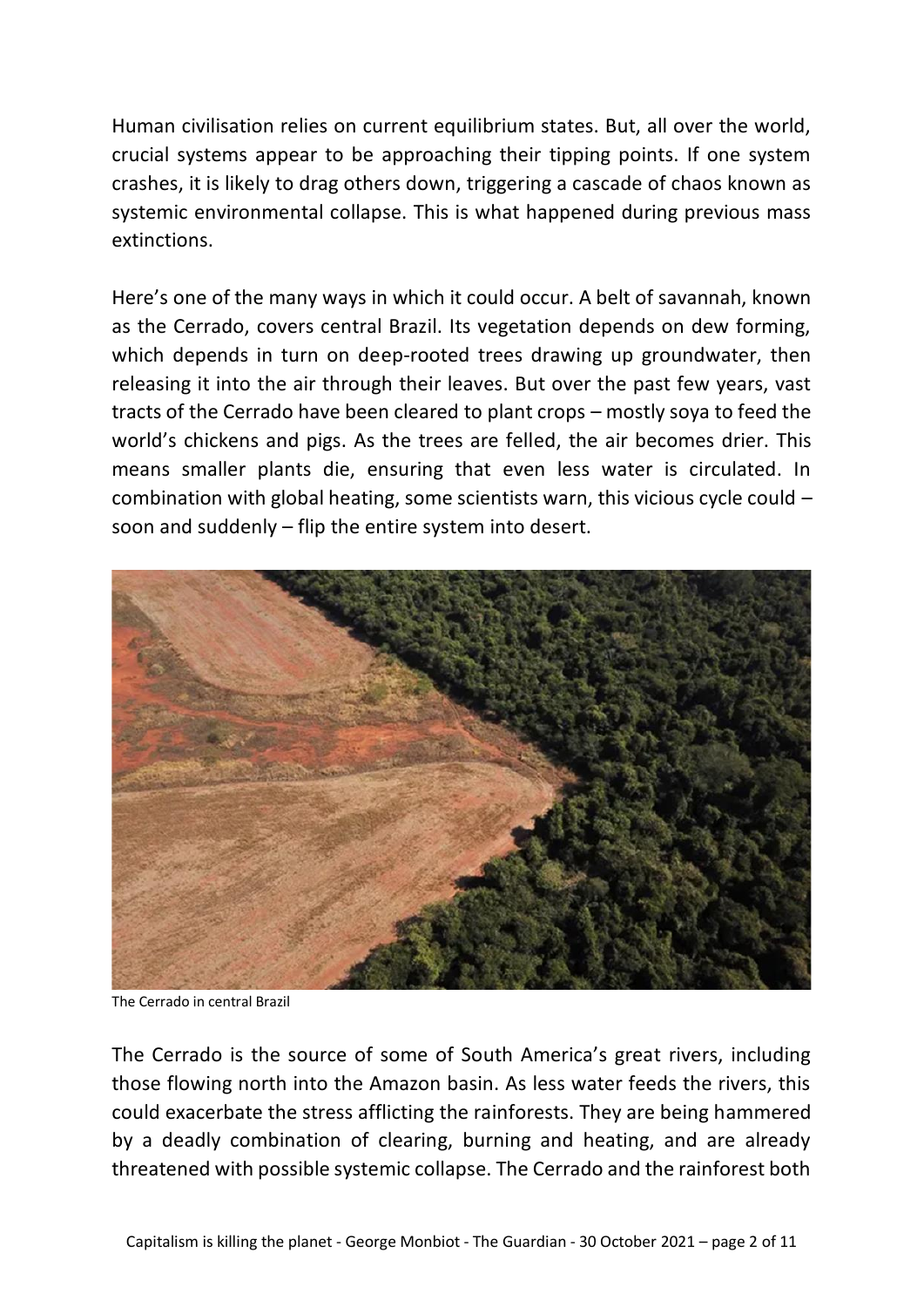create "rivers in the sky" – streams of wet air – that distribute rainfall around the world and help to drive global circulation: the movement of air and ocean currents.

## *"The ocean current that brings heat from the tropics is weakening. Without it, the UK would have a climate like Siberia's."*

Global circulation is already looking vulnerable. For example, the Atlantic meridional overturning circulation (AMOC), which delivers heat from the tropics towards the poles, is being disrupted by the melting of Arctic ice, and has begun to weaken. Without it, the UK would have a climate similar to Siberia's.

AMOC has two equilibrium states: on and off. It has been on for almost 12,000 years, following a devastating, thousand-year off state called the Younger Dryas (12,900 to 11,700 years ago), which caused a global spiral of environmental change. Everything we know and love depends on AMOC remaining in the on state.

Regardless of which complex system is being studied, there's a way of telling whether it is approaching a tipping point. Its outputs begin to flicker. The closer to its critical threshold it comes, the wilder the fluctuations. What we've seen this year is a great global flickering, as Earth systems begin to break down. The heat domes over the western seaboard of North America; the massive fires there, in Siberia and around the Mediterranean; the lethal floods in Germany, Belgium, China, Sierra Leone – these are the signals that, in climatic morse code, spell "mayday".

You might expect an intelligent species to respond to these signals swiftly and conclusively, by radically altering its relationship with the living world. But this is not how we function. Our great intelligence, our highly evolved consciousness that once took us so far, now works against us.

An analysis by the media sustainability group Albert found that "cake" was mentioned 10 times as often as "climate change" on UK TV programmes in 2020. "Scotch egg" received double the mentions of "biodiversity". "Banana bread" beat "wind power" and "solar power" put together.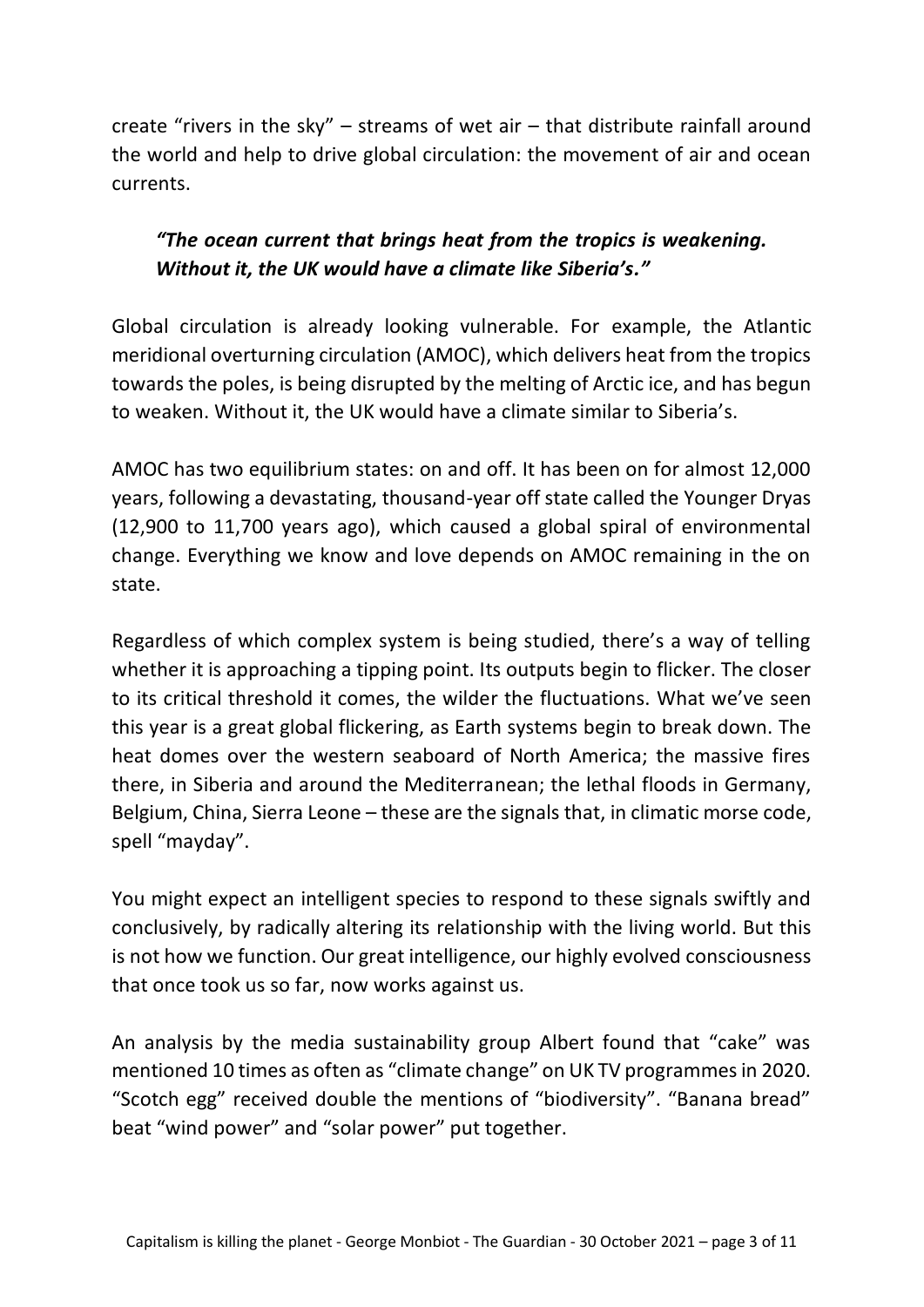I recognise that the media are not society, and that television stations have an interest in promoting banana bread and circuses. We could argue about the extent to which the media are either reflecting or generating an appetite for cake over climate. But I suspect that, of all the ways in which we might measure our progress on preventing systemic environmental collapse, the cake-toclimate ratio is the decisive index.

The current ratio reflects a determined commitment to irrelevance in the face of global catastrophe. Tune in to almost any radio station, at any time, and you can hear the frenetic distraction at work. While around the world wildfires rage, floods sweep cars from the streets and crops shrivel, you will hear a debate about whether to sit down or stand up while pulling on your socks, or a discussion about charcuterie boards for dogs. I'm not making up these examples: I stumbled across them while flicking between channels on days of climate disaster. If an asteroid were heading towards Earth, and we turned on the radio, we'd probably hear: "So the hot topic today is – what's the funniest thing that's ever happened to you while eating a kebab?" This is the way the world ends, not with a bang but with banter.

### *"Most political news is gossip: who's in, who's out, who said what. It avoids what lies beneath: the dark money, the corruption …"*

Faced with crises on an unprecedented scale, our heads are filled with insistent babble. The trivialisation of public life creates a loop: it becomes socially impossible to talk about anything else. I'm not suggesting that we should discuss only the impending catastrophe. I'm not against bants. What I'm against is nothing but bants.

It's not just on the music and entertainment channels that this deadly flippancy prevails. Most political news is nothing but court gossip: who's in, who's out, who said what to whom. It studiously avoids what lies beneath: the dark money, the corruption, the shift of power away from the democratic sphere, the gathering environmental collapse that makes a nonsense of its obsessions.

I'm sure it's not deliberate. I don't think anyone, faced with the prospect of systemic environmental collapse, is telling themselves: "Quick, let's change the subject to charcuterie boards for dogs." It works at a deeper level than this. It's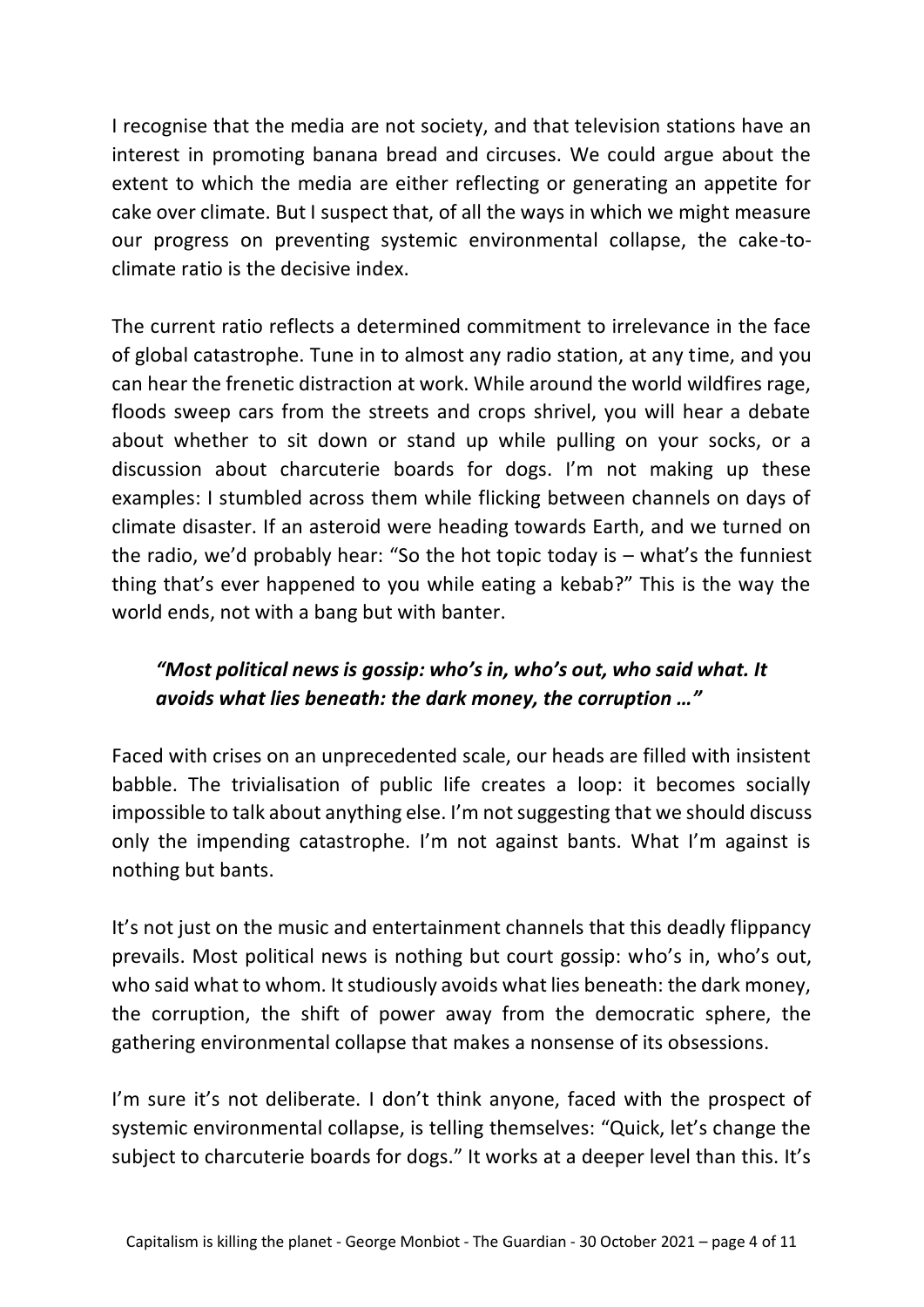a subconscious reflex that tells us more about ourselves than our conscious actions do. The chatter on the radio sounds like the distant signals from a dying star.

There are some species of caddisfly whose survival depends on breaking the surface film of the water in a river. The female pushes through it – no mean feat for such a small and delicate creature – then swims down the water column to lay her eggs on the riverbed. If she cannot puncture the surface, she cannot close the circle of life, and her progeny die with her.

This is also the human story. If we cannot pierce the glassy surface of distraction, and engage with what lies beneath, we will not secure the survival of our children or, perhaps, our species. But we seem unable or unwilling to break the surface film. I think of this strange state as our "surface tension". It's the tension between what we know about the crisis we face, and the frivolity with which we distance ourselves from it.

Surface tension dominates even when we claim to be addressing the destruction of our life-support systems. We focus on what I call micro-consumerist bollocks (MCB): tiny issues such as plastic straws and coffee cups, rather than the huge structural forces driving us towards catastrophe. We are obsessed with plastic bags. We believe we're doing the world a favour by buying tote bags instead, though, on one estimate, the environmental impact of producing an organic cotton tote bag is equivalent to that of 20,000 plastic ones.

#### *"Rich people can persuade themselves they've gone green because they recycle, while forgetting they have a second home."*

We are rightly horrified by the image of a seahorse with its tail wrapped around a cotton bud, but apparently unconcerned about the elimination of entire marine ecosystems by the fishing industry. We tut and shake our heads, and keep eating our way through the life of the sea.

A company called Soletair Power receives wide media coverage for its claim to be "fighting climate change" by catching the carbon dioxide exhaled by office workers. But its carbon-sucking unit – an environmentally costly tower of steel and electronics – extracts just 1kg of carbon dioxide every eight hours. Humanity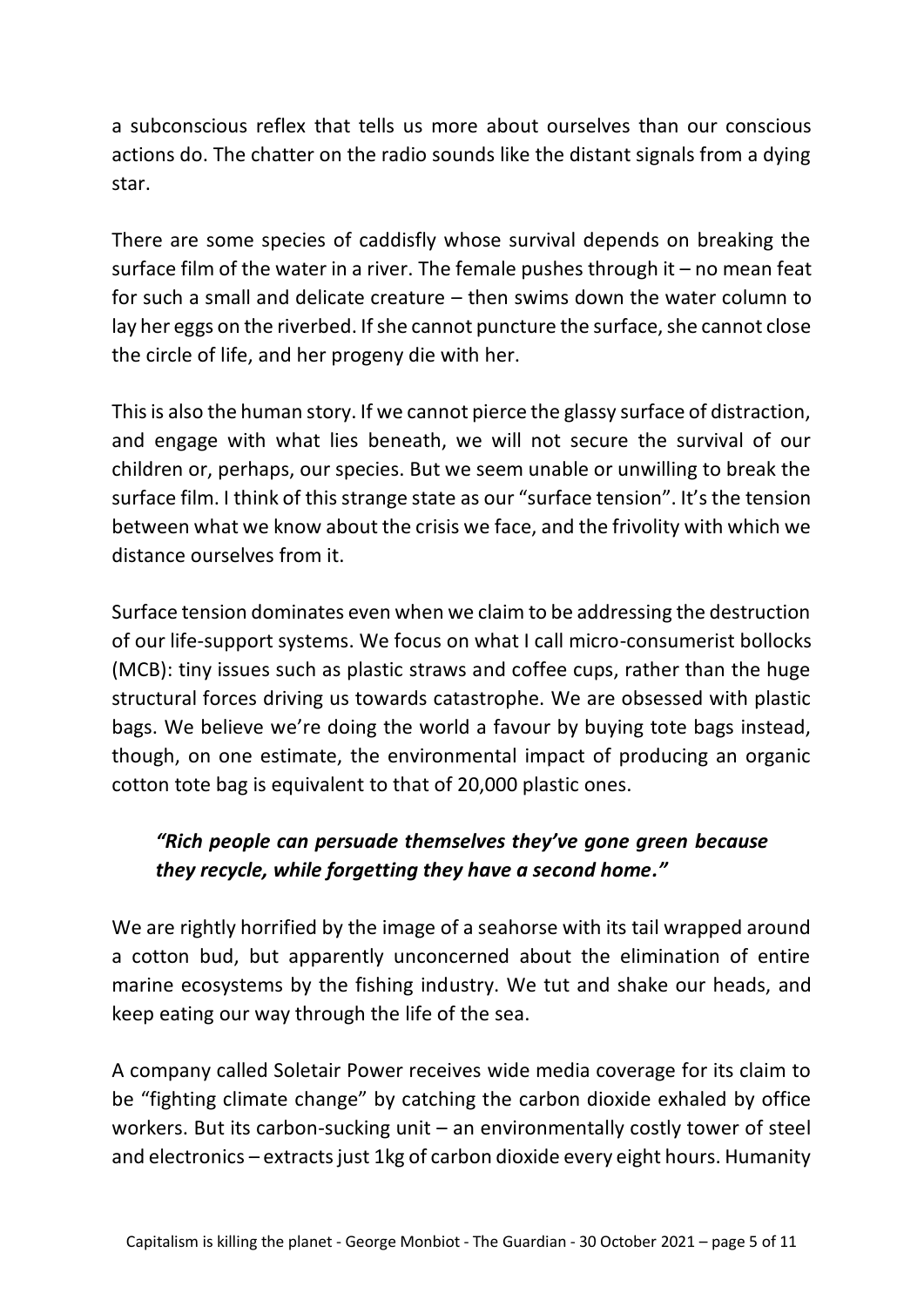produces, mostly by burning fossil fuels, roughly 32bn kg of CO2 in the same period.

I don't believe our focus on microscopic solutions is accidental, even if it is unconscious. All of us are expert at using the good things we do to blot out the bad things. Rich people can persuade themselves they've gone green because they recycle, while forgetting that they have a second home (arguably the most extravagant of all their assaults on the living world, as another house has to be built to accommodate the family they've displaced). And I suspect that, in some deep, unlit recess of the mind, we assure ourselves that if our solutions are so small, the problem can't be so big.

I'm not saying the small things don't matter. I'm saying they should not matter to the exclusion of things that matter more. Every little counts. But not for very much.

Our focus on MCB aligns with the corporate agenda. The deliberate effort to stop us seeing the bigger picture began in 1953 with a campaign called Keep America Beautiful. It was founded by packaging manufacturers, motivated by the profits they could make by replacing reusable containers with disposable plastic. Above all, they wanted to sink state laws insisting that glass bottles were returned and reused. Keep America Beautiful shifted the blame for the tsunami of plastic trash the manufacturers caused on to "litter bugs", a term it invented.

The "Love Where You Live" campaign, launched in the UK in 2011 by Keep Britain Tidy, Imperial Tobacco, McDonald's and the sweet manufacturer Wrigley, seemed to me to play a similar role. It had the added bonus – as it featured strongly in classrooms – of granting Imperial Tobacco exposure to schoolchildren.

The corporate focus on litter, amplified by the media, distorts our view of all environmental issues. For example, a recent survey of public beliefs about river pollution found that "litter and plastic" was by far the biggest cause people named. In reality, the biggest source of water pollution is farming, followed by sewage. Litter is way down the list. It's not that plastic is unimportant. The problem is that it's almost the only story we know.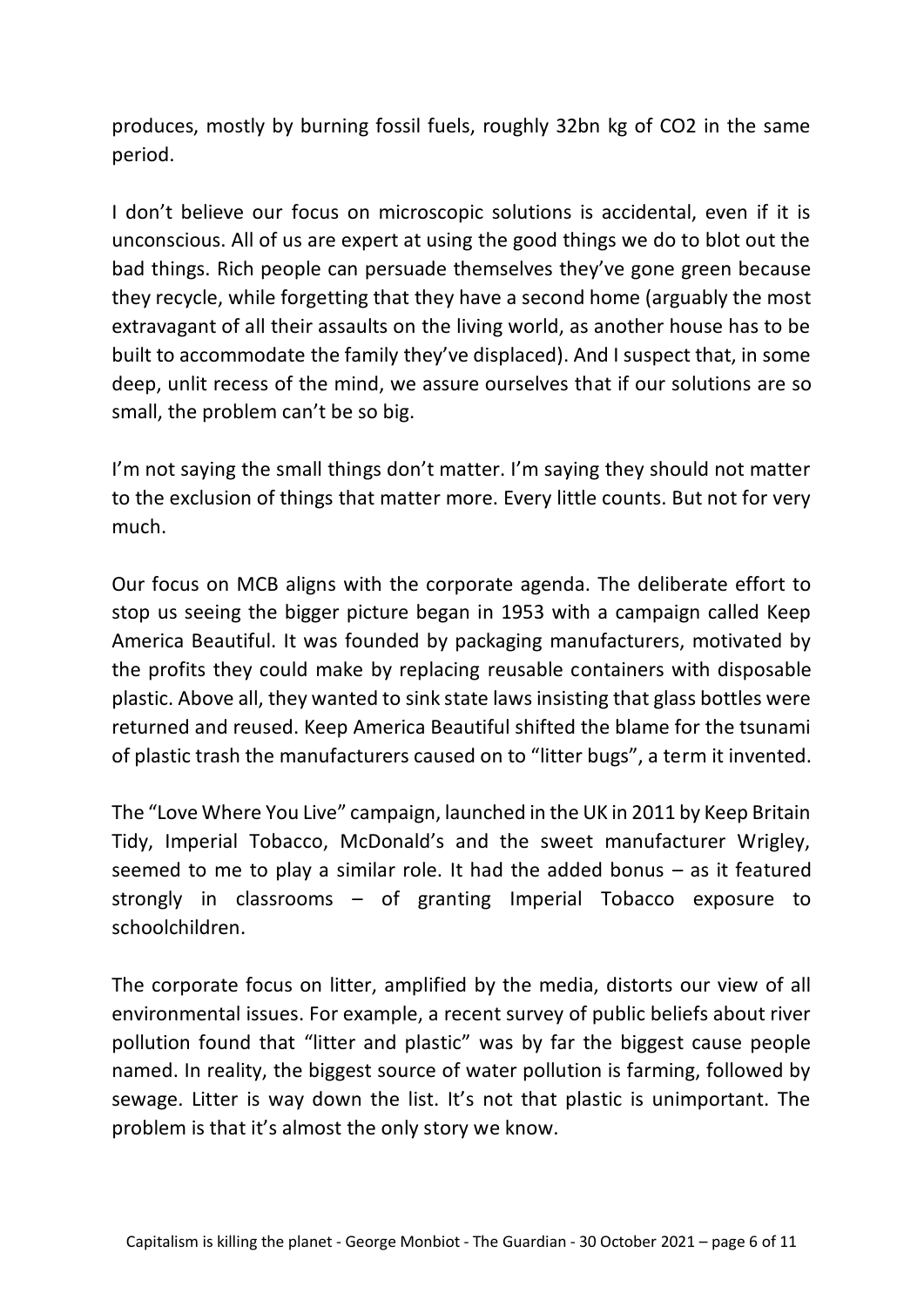

The Keep America Beautiful ad campaign of the early 70s

In 2004, the advertising company Ogilvy & Mather, working for the oil giant BP, took this blame-shifting a step further by inventing the personal carbon footprint. It was a useful innovation, but it also had the effect of diverting political pressure from the producers of fossil fuels to consumers. The oil companies didn't stop there. The most extreme example I've seen was a 2019 speech by the chief executive of the oil company Shell, Ben van Beurden. He instructed us to "eat seasonally and recycle more", and publicly berated his chauffeur for buying a punnet of strawberries in January.

The great political transition of the past 50 years, driven by corporate marketing, has been a shift from addressing our problems collectively to addressing them individually. In other words, it has turned us from citizens into consumers. It's not hard to see why we have been herded down this path. As citizens, joining together to demand political change, we are powerful. As consumers, we are almost powerless.

In his book Life and Fate, Vasily Grossman notes that, when Stalin and Hitler were in power, "one of the most astonishing human traits that came to light at this time was obedience". The instinct to obey, he observed, was stronger than the instinct to survive. Acting alone, seeing ourselves as consumers, fixating on MCB and mind-numbing trivia, even as systemic environmental collapse looms: these are forms of obedience. We would rather face civilisational death than the social embarrassment caused by raising awkward subjects, and the political trouble involved in resisting powerful forces. The obedience reflex is our greatest flaw, the kink in the human brain that threatens our lives.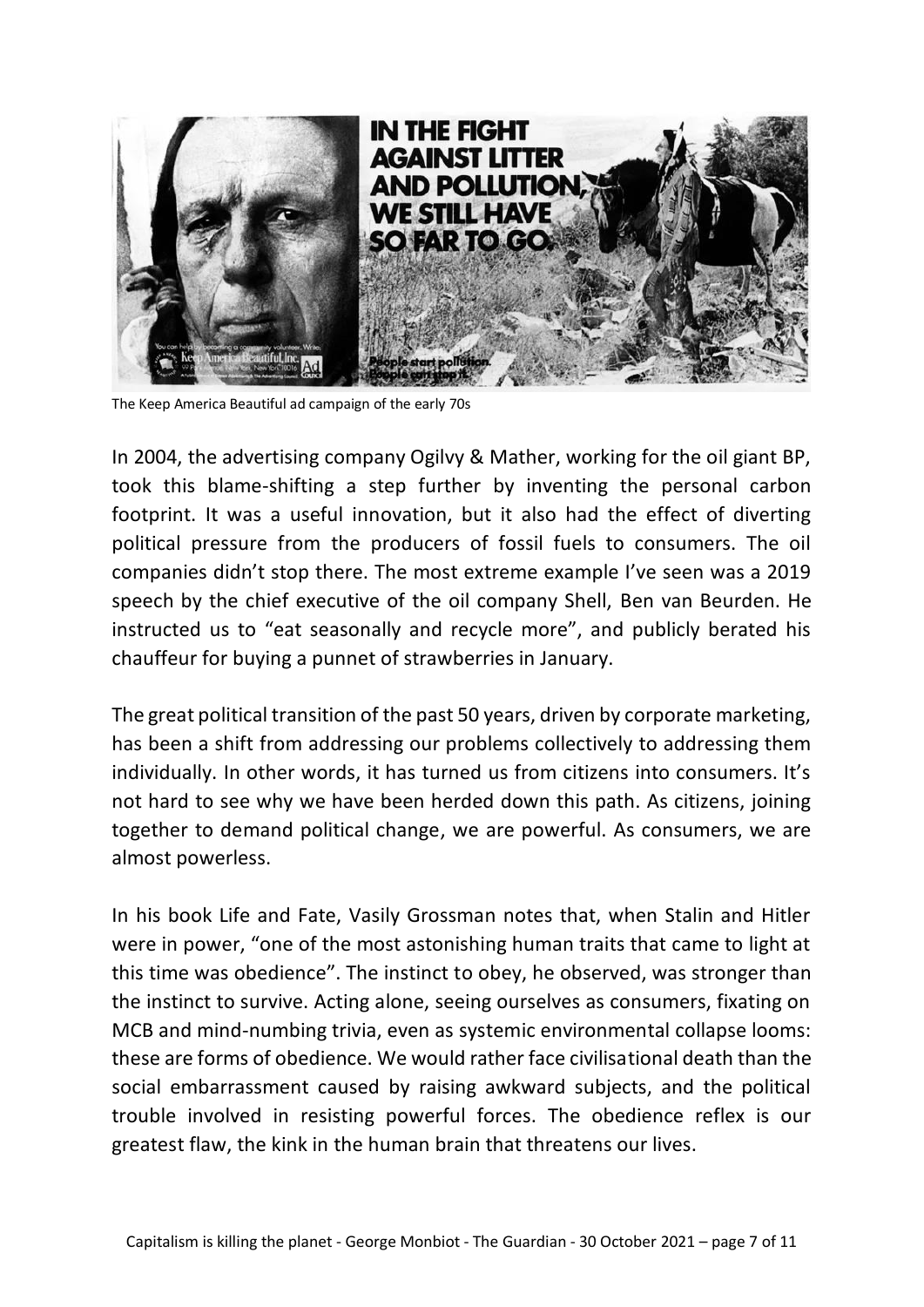What do we see if we break the surface tension? The first thing we encounter, looming out of the depths, should scare us almost out of our wits. It's called growth. Economic growth is universally hailed as a good thing. Governments measure their success on their ability to deliver it. But think for a moment about what it means. Say we achieve the modest aim, promoted by bodies like the IMF and the World Bank, of 3% global growth a year. This means that all the economic activity you see today – and most of the environmental impacts it causes – doubles in 24 years; in other words, by 2045. Then it doubles again by 2069. Then again by 2093. It's like the Gemino curse in Harry Potter and the Deathly Hallows, which multiplies the treasure in the Lestrange vault until it threatens to crush Harry and his friends to death. All the crises we seek to avert today become twice as hard to address as global economic activity doubles, then twice again, then twice again.

Have we reached the bottom yet? By no means. The Gemino curse is just one outcome of a thing we scarcely dare mention. Just as it was once blasphemous to use the name of God, even the word appears, in polite society, to be taboo: capitalism.

# *"The main cause of your environmental impact is your money. You persuade yourself you're a green mega-consumer, but you're just a mega-consumer."*

Most people struggle to define the system that dominates our lives. But if you press them, they're likely to mumble something about hard work and enterprise, buying and selling. This is how the beneficiaries of the system want it to be understood. In reality, the great fortunes amassed under capitalism are not obtained this way, but through looting, monopoly and rent grabbing, followed by inheritance.

One estimate suggests that, over the course of 200 years, the British extracted from India, at current prices, \$45tn. They used this money to fund industrialisation at home and the colonisation of other nations, whose wealth was then looted in turn.

The looting takes place not just across geography, but also across time. The apparent health of our economies today depends on seizing natural wealth from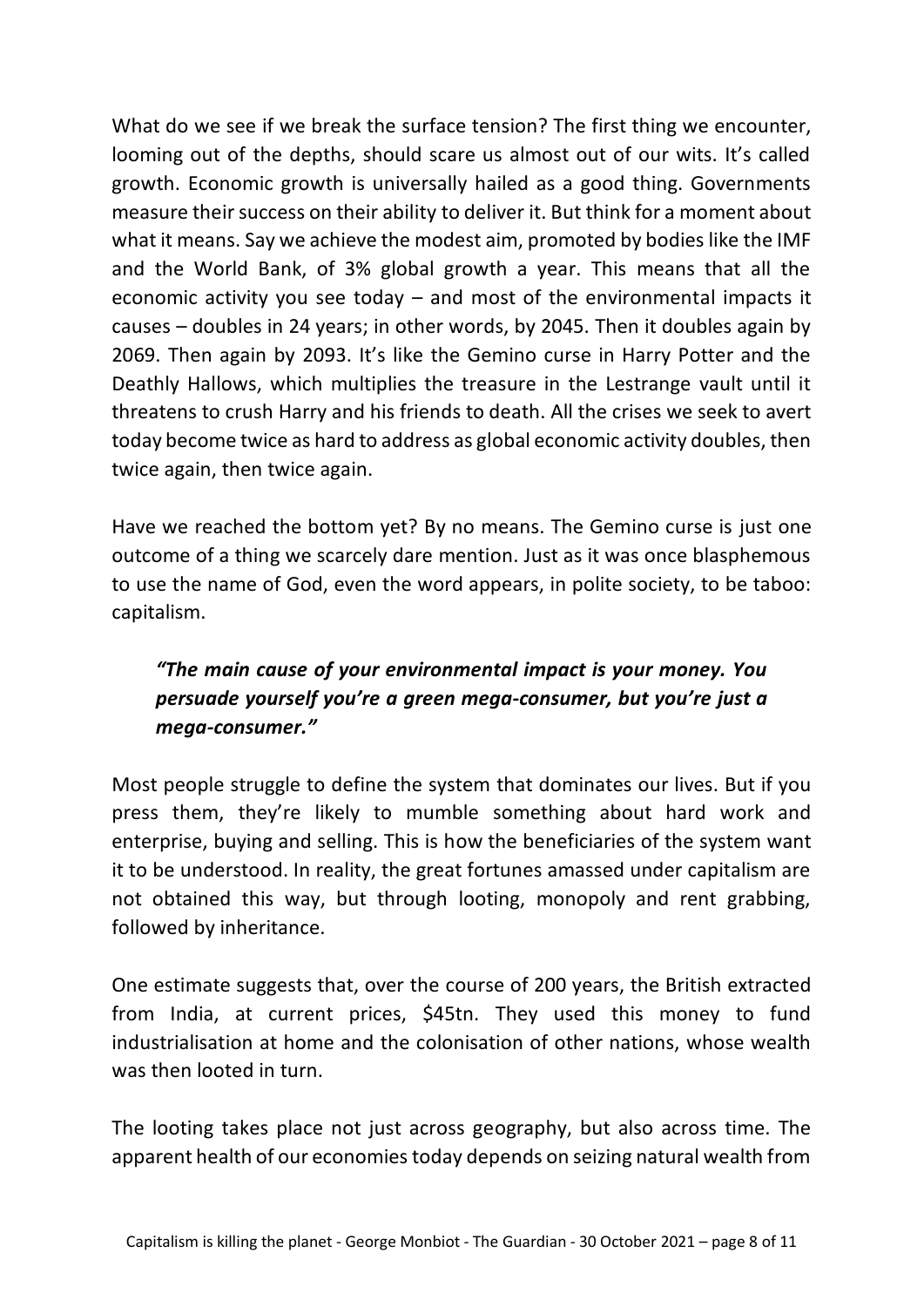future generations. This is what the oil companies, seeking to distract us with MCB and carbon footprints, are doing. Such theft from the future is the motor of economic growth. Capitalism, which sounds so reasonable when explained by a mainstream economist, is in ecological terms nothing but a pyramid scheme.

Is this the riverbed? No. Capitalism is just a means by which something even bigger is pursued. Wealth.

It scarcely matters how green you think you are. The main cause of your environmental impact isn't your attitude. It isn't your mode of consumption. It isn't the choices you make. It's your money. If you have surplus money, you spend it. While you might persuade yourself that you are a green megaconsumer, in reality you are just a mega-consumer. This is why the environmental impacts of the very rich, however right-on they may be, are massively greater than those of everyone else.

Preventing more than 1.5C of global heating means that our average emissions should be no greater than two tonnes of carbon dioxide per person per year. But the richest 1% of the world's people produce an average of more than 70 tonnes. Bill Gates, according to one estimate, emits almost 7,500 tonnes of CO2, mostly from flying in his private jets. Roman Abramovich, the same figures suggest, produces almost 34,000 tonnes, largely by running his gigantic yacht.

The multiple homes that ultra-rich people own might be fitted with solar panels, their supercars might be electric, their private planes might run on biokerosene, but these tweaks make little difference to the overall impact of their consumption. In some cases, they increase it. The switch to biofuels favoured by Bill Gates is now among the greatest causes of habitat destruction, as forests are felled to produce wood pellets and liquid fuels, and soils are trashed to make biomethane.

# *"There is a poverty line below which no one should fall, and a wealth line above which no one should rise. We need wealth taxes, not carbon taxes."*

But more important than the direct impacts of the ultra-wealthy is the political and cultural power with which they block effective change. Their cultural power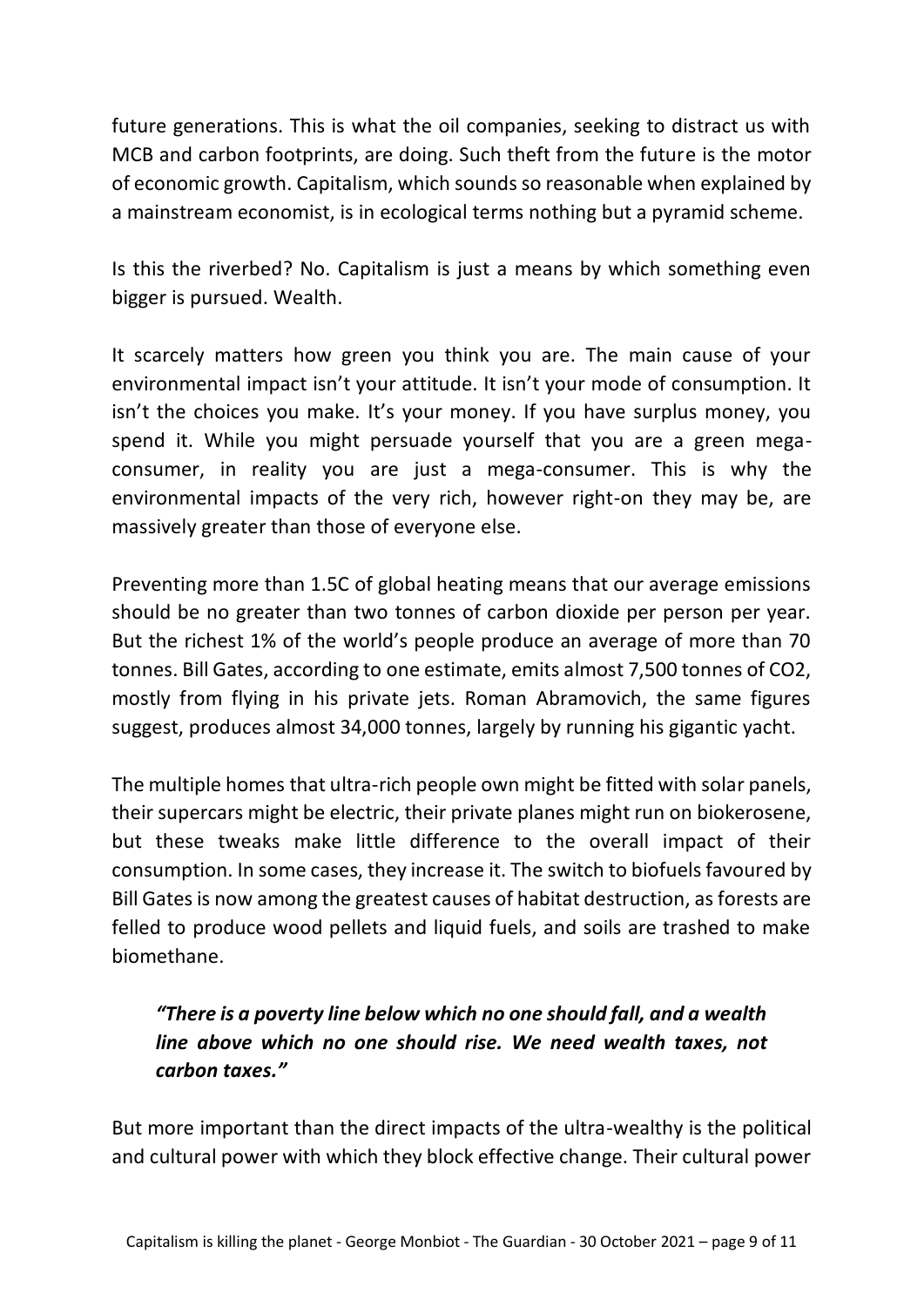relies on a hypnotising fairytale. Capitalism persuades us that we are all temporarily embarrassed millionaires. This is why we tolerate it. In reality, some people are extremely rich because others are extremely poor: massive wealth depends on exploitation. And if we did all become millionaires, we would cook the planet in no time at all. But the fairytale of universal wealth, one day, secures our obedience.

The difficult truth is that, to prevent climate and ecological catastrophe, we need to level down. We need to pursue what the Belgian philosopher Ingrid Robeyns calls limitarianism. Just as there is a poverty line below which no one should fall, there is a wealth line above which no one should rise. What we need are not carbon taxes, but wealth taxes. It shouldn't surprise us that ExxonMobil favours a carbon tax. It's a form of MCB. It addresses only one aspect of the many-headed environmental crisis, while transferring responsibility from the major culprits to everyone. It can be highly regressive, which means that the poor pay more than the rich.

But wealth taxes strike at the heart of the issue. They should be high enough to break the spiral of accumulation and redistribute the riches accumulated by a few. They could be used to put us on an entirely different track, one that I call "private sufficiency, public luxury". While there is not enough ecological or even physical space on Earth for everyone to enjoy private luxury, there is enough to provide everyone with public luxury: magnificent parks, hospitals, swimming pools, art galleries, tennis courts and transport systems, playgrounds and community centres. We should each have our own small domains – private sufficiency – but when we want to spread our wings, we could do so without seizing resources from other people.

In consenting to the continued destruction of our life-support systems, we accommodate the desires of the ultra-rich and the powerful corporations they control. By remaining trapped in the surface film, absorbed in frivolity and MCB, we grant them a social licence to operate.

We will endure only if we cease to consent. The 19th-century democracy campaigners knew this, the suffragettes knew it, Gandhi knew it, Martin Luther King knew it. The environmental protesters who demand systemic change have also grasped this fundamental truth. In Fridays for Future, Green New Deal